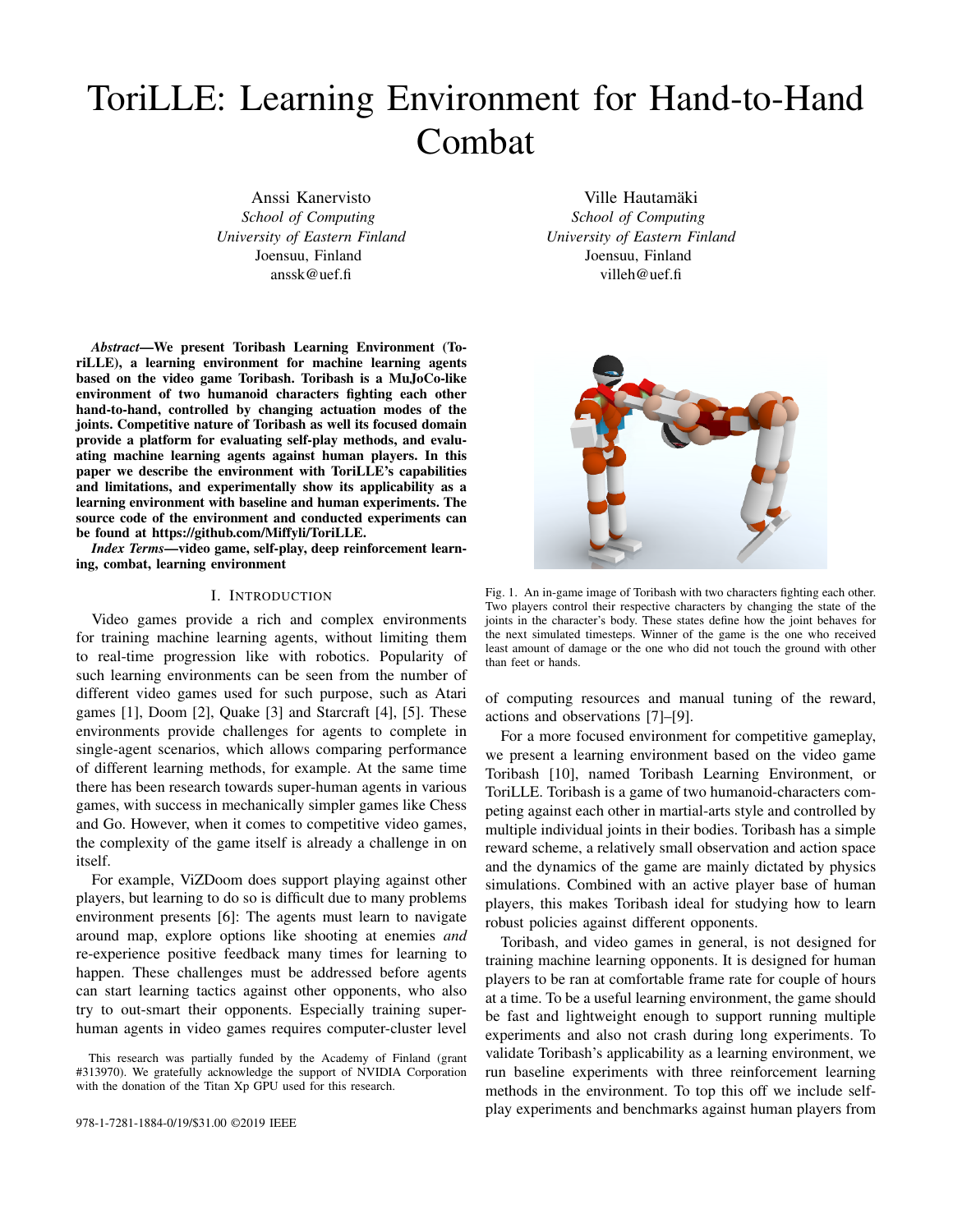the Toribash community.

Although we present Toribash as a novel environment for machine learning, this is not the first time Toribash has been used in this context. A related publication used genetic algorithms to train an agent to attack an immobile opponent, and authors then analyzed how learned behaviour changed over time [11]. Outside academia, users from the Toribash forums have experimented with similar approaches in same task by using neuroevolution of augmented topologies [12], [13]. In fact, our work is inspired by and partly based on a code using genetic algorithms to successfully damage immobile opponent [14]. Our baseline experiments continue this trend by using recent reinforcement learning algorithms and models that depend on the current state of the game (i.e. see where the enemy is).

Our contribution can be summarized as such:

- We present a new type of learning environment, especially suitable for studying reinforcement learning methods for competitive play (e.g. self-play).
- We show the applicability of Toribash as a learning environment by running baseline experiments and studying game's resource use.
- We show that reinforcement learning agents and self-play can be used to reach performance that of a beginner human player, without a large amount of training or modifications to existing learning algorithms.

## II. TORILLE: TORIBASH LEARNING ENVIRONMENT

Here we briefly describe the video game Toribash, the ToriLLE environment and its performance as a learning environment.

## *A. Video game "Toribash"*

Toribash [10] is a free game<sup>1</sup>, which consists of two humanoid characters playing against each other in martial-arts styled scenarios. See Figure 1 for an example. As of writing, there is an average of one hundred players online at any given time<sup>2</sup> . Players have official ranking based on results of their games, similar to ELO-rating, with occasional tournaments where groups/clans or individuals compete against each other.

Game progresses in turns. During each turn, both players set each of their character's joints to one of the four states: *hold*, *relax*, *extend/raise* or *contract/lower*. We will refer this as an *action*. After both players have selected their actions, game progresses by a fixed number of frames, simulating the body movements according to the selected joint states. After this, next turn begins. Game ends when a set number of frames have passed or one of the players is disqualified, if such disqualifying rules are set. Joints are visible in Figures 1 and 2 as orange spheres. Detailed list of the joints and their possible states are listed in Table 1 of [11].

The game tracks amount of damage players' characters have received (we will call this *injury*). Different parts of body receive different amounts of damage, e.g. punching the head will do more damage than punching the elbow. Game shows the injury of the opponent as the score of the player. Player with higher score, and thus least amount of injury, at the end of the game wins the game. Disqualification can be enabled as well, causing player who touches the ground with anything else than feet or hands to lose. Most of the human games end in such disqualification when disqualification is enabled <sup>3</sup>. Players can also dismember characters: Hits strong enough will detach parts of the player from their bodies. The player is still able to control joints of severed limbs, and player is disqualified if such severed limb hits the ground.

## *B. Why Toribash?*

Toribash has the following positive highlights among other learning environments:

- + Focused problem: Toribash does not present difficulties like the need for exploration, multi-task learning or longterm temporal modelling, which is case with e.g. Dota 2 [8] and Starcraft [5]. We study this further in Section III.
- + Competition: Being a competitive game, Toribash lends itself to game theory research. Specifically, Toribash calls for game theory techniques that also work in its highdimensional and continuous state space.
- + Human players and replays: Toribash has an active and ranked player base. This allows easy evaluation against top human players. The game allows replaying stored games, which can also be used for imitation learning using replays obtained from human players (e.g. on Toribash community forums<sup>4</sup>).
- + Turn-based: Toribash runs in turns, much like Go and Chess, and players gain little benefit from fast reactions. This avoids problem of inhumane reaction-times being huge benefit over human players, which has been expressed as one the unfair advantages of AI in benchmarks like in Dota 2 [8] and Super Smash Bros [9].

But, in all fairness, Toribash has some limitations when it comes to using it as an learning environment:

- − Compatibility: Toribash is developed originally for Windows using OpenGL. As such, running the game on Linux requires additional work (e.g. Wine library), and OpenGL requires a valid display to initialize correctly.
- − Closed environment: Toribash is not open-source and thus cannot be modified at a lower level.<sup>5</sup>

Considering both the pros and cons, Toribash does not offer the flexibility and performance to be used as an environment for evaluating multiple algorithms against each other, or indepth analysis of learning methods. Environments like Atari Learning Environment, MuJoCo or Roboschool offer much faster execution at a lower computation cost, as well as the possibility to create various environments and robots. The

<sup>&</sup>lt;sup>1</sup>We also include a copy of the game in our Python package.

<sup>2</sup>Source: https://steamcharts.com/app/248570 .

<sup>3</sup>Private communicate with an experienced Toribash player.

<sup>4</sup>http://forum.toribash.com/forumdisplay.php?f=10.

<sup>5</sup>However the main developer "hampa" was kind enough to implement some required features for ToriLLE.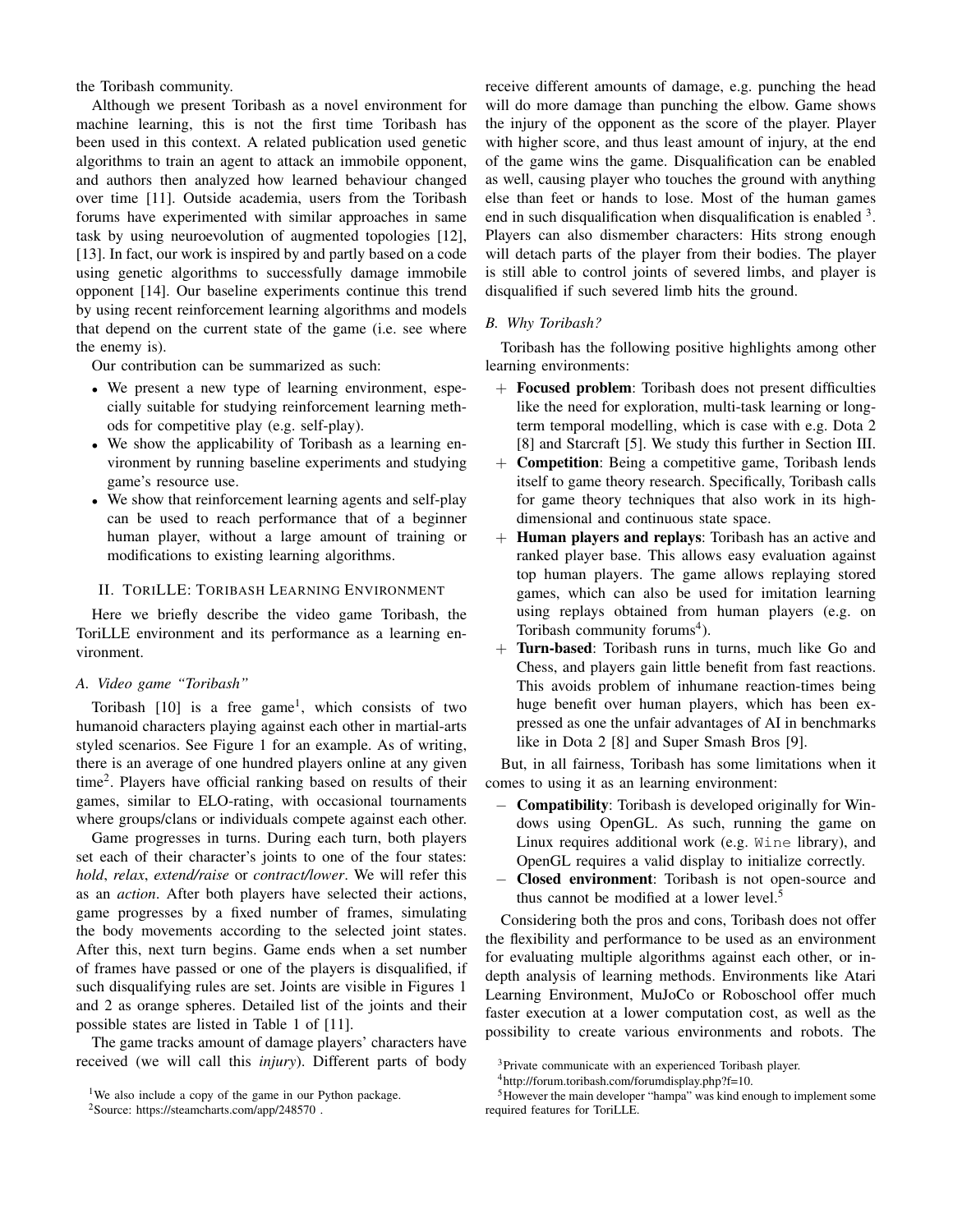

Fig. 2. Overview of the Toribash Learning Environment (ToriLLE). ToriLLE uses Toribash's Lua scripts to communicate with outside controllers over TCP/IP. For each turn, game sends an observation vector to the controller. Controller replies to this by sending a list of joint states to be executed, and Toribash progresses by one turn.

benefit of Toribash to research lies in its competitive nature in high-dimensional state space: Computer agents have to control a complex body (reinforcement learning, control), but also reason and plan ahead of the opponent (game theory).

Other video-game environments like Starcraft [5] offer similar challenges but require special learning methods and/or long training runs before learning to play against human players [15]. Meanwhile, current off-the-shelf reinforcement learning algorithms can be successfully trained on Toribash without additional modifications (Sections III and IV). We argue this simplicity makes Toribash ideal for studying how to combine reinforcement learning and game theory together.

## *C. Playing Toribash via software*

To train agents with Toribash we wish to play Toribash via programming languages directly. To this end, we use Toribash's Lua scripts to send the current state of the game and receive commands synchronously over TCP/IP, waiting for the actions from the controller (e.g. Python) before proceeding game forward. Controller can also control rules of the game like gravity and initial distance between players.

ToriLLE can be used with any language which supports TCP/IP networking. We provide a simplified library in Python which hides all the communication under an API similar to ViZDoom and OpenAI Gym [1] environments. Figure 3 provides examples of using direct API as well as basic example of the Gym API. Provided Gym environments implement required functions specified by OpenAI Gym documentation, which allows using ToriLLE environments as a drop-in replacement of other Gym environments.

For observation information, ToriLLE provides 3D coordinates of the body parts' locations, their 3D velocities, rotation matrix of the groin (close to hip), states of joints, injuries of both players and winner of the game (if any). Body parts are visible as white shapes in Figures 1 and 2. This information does not describe the state of the game completely: We do not know the rotation of any dismembered limb, for example. The library can be modified to provide rotations of all joints and other objects in the future.

The Python library includes normalization code for the observations, centering and rotating the coordinates of body parts relative to both character's groin. There are total of 21 body parts on each characters' body, so e.g. positions of both characters would be a vector of length  $21.2.3 = 126$ . Toribash can also provide information on custom objects (e.g. size and location of obstacles), which can be supported by ToriLLE.

For actions, ToriLLE takes in next state of each joint in characters' bodies. These states specify how the joint will actuate until next turn. There are total of 20 joints for each character, each of which can be in four possible states  $\{1, 2, 3, 4\}$ . Character also has hands which can also be in one of two states *release* or *grip*.

Upon end of the game the controller can change the rules of the game, change the game mod and/or enable recording of a replay of the next round. Controller can also read a stored replay to play it through and obtain per-frame information. Combined with e.g. human replays, this could be used for imitation learning or for learning the basic dynamics of the game.

## *D. Performance*

Toribash is designed to be human-playable game at comfortable frame-rate of 60 frames per second (FPS), which is the designed pace of the game (frame-rate dictates simulation speed). However, being an older game designed to be ran on older hardware, we can run the game significantly faster on modern hardware. For a better picture, we ran performance benchmarks on two different machines.

We ran benchmarks for a minute by executing random actions for both players and calculating the average FPS over the run. We varied the number of frames between turns to see the overhead caused by communication between Toribash and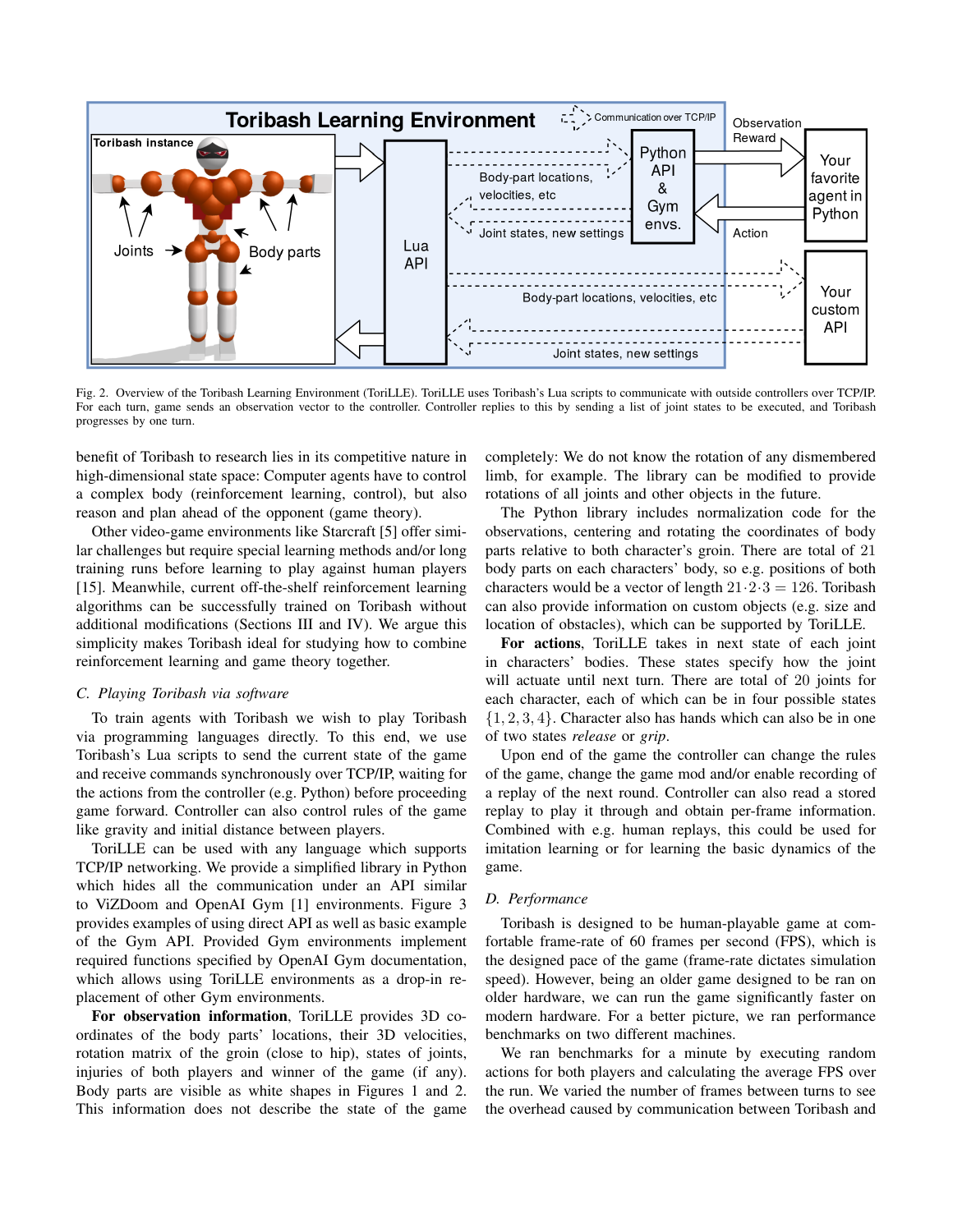```
import torille
from torille import utils
toribash = torille.ToribashControl()
toribash.init()
while True:
    s,t = toribash.get_state()
    if t: break
    a = utils.create_random_actions()
    toribash.make_actions(a)
toribash.close()
                                             import gym
                                             # Registers environments
                                             from torille import envs
                                             e = gym.make("Toribash-DestroyUke-v0")
                                             while True:
                                                 a = e.action_space.sample()
                                                 s, t, r, i = e. step(a)if t: break
                                             e.close()
```
Fig. 3. Example snippets of Python code running random agent on Toribash via ToriLLE, with default interface (left) and Gym environment (right). Settings of Toribash can be defined on creation and episode reset (not shown in the code).



(a) Workstation (4-core 4.0GHz, Nvidia GTX 1080) (b) Server (16-core 2.1GHz, Nvidia RTX 2080Ti)

Fig. 4. Performance benchmark results of ToriLLE with episode length of 1000 frames and engagement distance of 1500 (i.e. no collisions between players). One agent step is after every "Frames per turn" frames. Toribash can be ran at FPS comparable to e.g. Starcraft 2 environment [5] and scales up to four parallel instances on same machine before benefits from more instances diminish. With higher frames-per-turn the game runs faster but also increases time between agent steps. Toribash runs notably faster on high clock-rate machines than on multi-core machines.

Python program. We also repeated experiments with multiple instances of ToriLLE in parallel asynchronously to see how well Toribash scales up for multiple cores.

Benchmarking results presented in Figure 4 indicate that Toribash scales up to four instances almost linearly, but beyond that the benefits begin to diminish. Curiously, even with 16 physical CPU cores, moving from 8 to 16 parallel instances provides lower total FPS. We believe this has to do with varying clock-speeds of modern processors, where clock-speed of an individual core is reduced when processor is under a heavy load. The Toribash environments run notably faster on a quad-core, higher clock-speed CPU. With longer turns the overall FPS is higher but this also reduces the rate at which agent receives observations from the environment.

The complexity of simulation also has influences the game speed: In our experiments in Section III we noticed the speed of the environments changing as agent learns to punch the other player, requiring more computation to process the collisions. We do not include this effect in our benchmarks as it cannot be controlled with simple settings.

While running and creating the benchmarks, we noted following three things related to the performance of the environment:

Toribash and Linux. Up-to-date Toribash binary is only available for Windows on Steam, but modern versions of Wine are able to run Toribash on Linux machines as well. We used Wine 3.0.2 to run the experiments included in this paper.

Resources. One instance of Toribash uses at most one CPU core, around 700MB of system memory and 20MB of GPU memory on Ubuntu 16.04. No memory leaking or slow-downs were observed during experiments done in this work. This allowed us to comfortably run 10 instances of Toribash on a 16-core server machine for a week.

Headless rendering. Toribash uses OpenGL to render the game, which requires a valid display where screen buffer can be created. Creating valid screen buffers on headless servers and/or over SSH connections requires special setups. One way is to use virtual screen buffers like Xvfb. As of writing, Nvidia drivers do not work with Xvfb, and CPUbased rendering must be used. We observed notably smaller frame-rate from this setup, and especially the total FPS gain with multiple instances vanishes.

## III. TORIBASH AS A MACHINE LEARNING ENVIRONMENT

Now for a pressing question: Is this environment suitable for training machine learning agents? Since the game is not originally designed to be used for experiments like this, there are no guarantees it would be fast or stable enough for long experiments spanning multiple days or even weeks. The game could be leaking memory and crash every now and then, or it could end up being too slow/heavy to run to obtain samples from thousands of games.

The environment can also prove to be too difficult to machine learning algorithms: Seemingly simple games like reaching goal in a small maze or Super Mario prove to be too difficult for current reinforcement learning algorithms by default, and they require additional modifications to learn successfully in the mentioned environments [18]. If we want to focus on the competitive aspect of the game (i.e. game theory side), the environment mechanics and rules should be simple enough so that the learning algorithms can learn to play the game.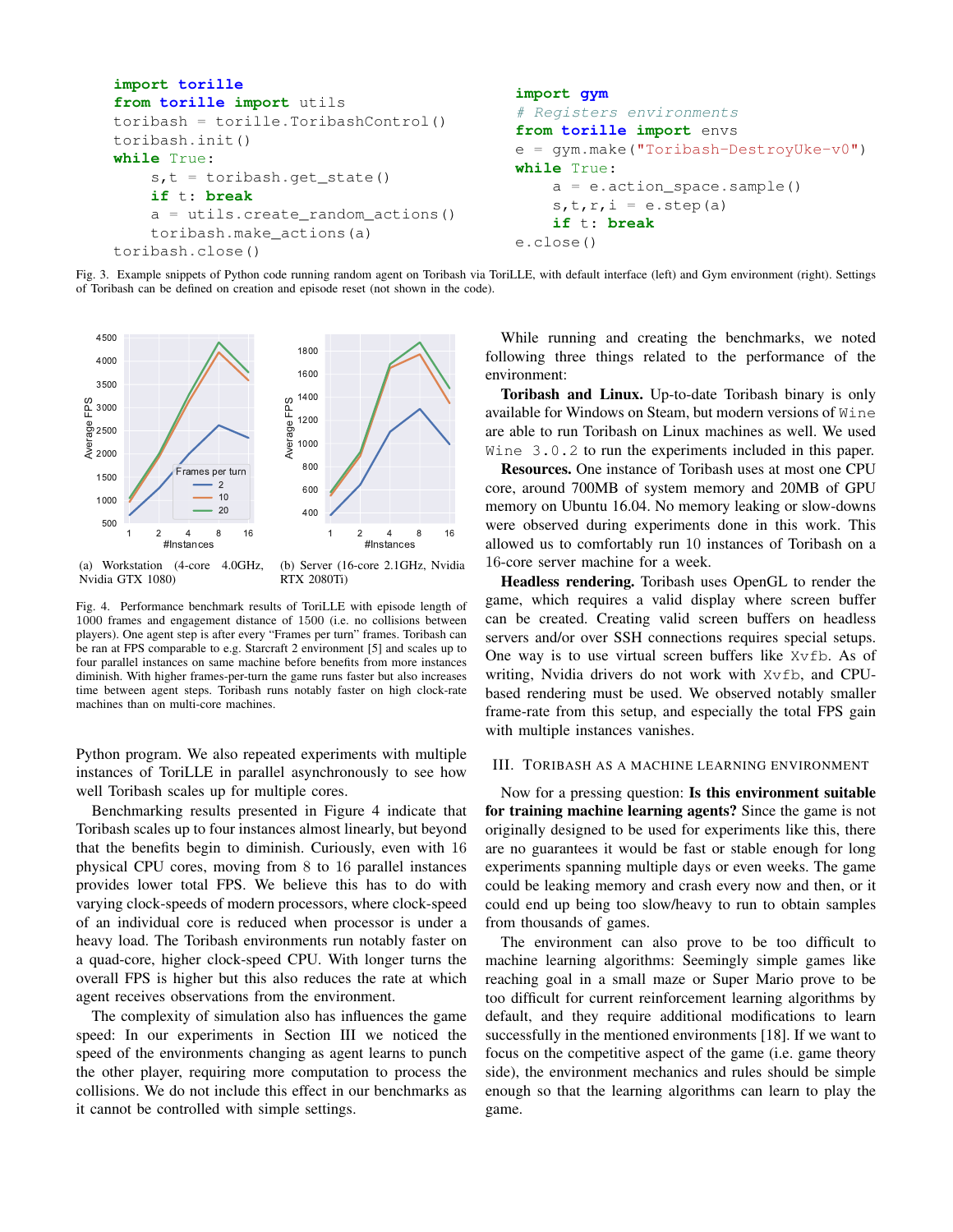

Fig. 5. Learning curves of training three different learning algorithms with goal of damaging immobile target in Toribash. Each line is an average over five repetitions, and for each individual run one point on the curve is average performance over 200 last games. Shaded area is the standard deviation over these five runs. Hyperparameters are selected per method for highest score. While these methods have been reported to have clear differences in performance in other experiments [16], [17], in Toribash their performance is approximately same.

To find answers to these questions we trained off-the-shelf reinforcement learning algorithms in this environment. By successfully running the experiments, we show that Toribash indeed is stable enough to be used for machine learning purposes. By training agents that improve over time in the task, we also show that the environment is simple enough to be learned by current algorithms without additional fine-tuning or modifications.

The code used to run the experiments is available at https: //github.com/Miffyli/ToriLLE/tree/master/experiments.

#### *A. Environment and task*

The environment consisted of the agent's character and *Uke* character, which stays immobile. The task in the environment was to damage the Uke and avoid receiving damage yourself. The starting distance between players was randomly selected from the interval [100, 200] to encourage more general solution rather than memorizing certain sequence of actions to play. The games lasted for 1000 frames and each turn advanced by 10 frames. This lower-than-normal number of frames per turn allows finer control over character than in default mods, where humans play with  $20 - 40$  frames per turn.

Reward: Given the change in player's injury between two successive turns  $\Delta p$  and Uke's injury  $\Delta u$ , the reward signal for agent was  $(\Delta u - \Delta p)/5000$ . That is: Damage the opponent without causing damage yourself. Note that this reward is always zero or positive, since amount of injury never decreases. The normalizing term was used included to avoid large magnitudes. Using logarithmic scale with appropriate base would also work as an normalizer for the reward, but accumulated reward in log-scale would be higher for many smaller hits than for few stronger hits (e.g.  $4 \cdot \log_{10}(10)$ )  $log_{10}(1000)$ ).

Observations: Agent received normalized locations of both players w.r.t to player's groin, with rotation of player's groin included. We replaced the height coordinate of player's groin with the absolute height, so that the agent knew its relative position to the ground. The final observation space was thus  $x \in \mathbb{R}^{126}$ , where values were clipped to interval  $[-30, 30]$  to avoid too large numbers for the neural network.

Actions: The action-space consisted of selecting one of four states for each joint, i.e. a multi-discrete variable. The agent chose one of four states for each of 22 joints during each turn.

## *B. Learning algorithms*

As per with reinforcement learning research, we wish to compare different learning algorithms by analyzing their performance in the environment over training regimen. Each training run lasted for three million agent steps (turns), and we repeated each experiment five times to include the variance between runs.

We selected three distinct actor-critic methods for our comparisons: *Proximal Policy Optimization* (PPO) [16], Trust-Region Policy Optimization (TRPO) [19] and *Soft-Actor Critic* (SAC) [17]. To avoid implementation bugs, we used preexisting implementations of PPO and TRPO from stablebaselines package [20] and SAC implementation from rlkit package<sup>6</sup>.

We selected these three based on their state-of-art results in MuJoCo locomotion tasks (similar to Toribash's character), for their applicability to multi-discrete action spaces (multiple joints with multiple discrete possibilities) and for existing implementations of the methods. Other possible algorithms include Branching DQN [21], which modifies DQN to work with this type of action space, and evolution-strategy methods [22].

For all methods and experiments, we used a small network of two hidden layers with 64 units each and tanh-activations. In PPO and TRPO experiments same network was used for estimating both value function and policy. In SAC experiments there were three separate networks: One for value estimation, one for state-action estimation (for computing advantage) and third network for policy estimation. All networks in all experiments were trained with an Adam optimizer [23].

#### *C. Hyper-parameters*

The three included RL learning algorithms are sensitive to settings set at the beginning of the training ("*hyperparameters*"), and Toribash presents a novel task to be completed, so we cannot be sure which set of hyper-parameters works best for Toribash tasks. For a fair comparison between these methods, we aim to find best hyper-parameters for each algorithm.

To find suitable hyper-parameters, we trained learning algorithms on default Toribash-DestroyUke-v1 Gym environment with different hyper-parameters. We then selected the

<sup>6</sup>https://github.com/vitchyr/rlkit .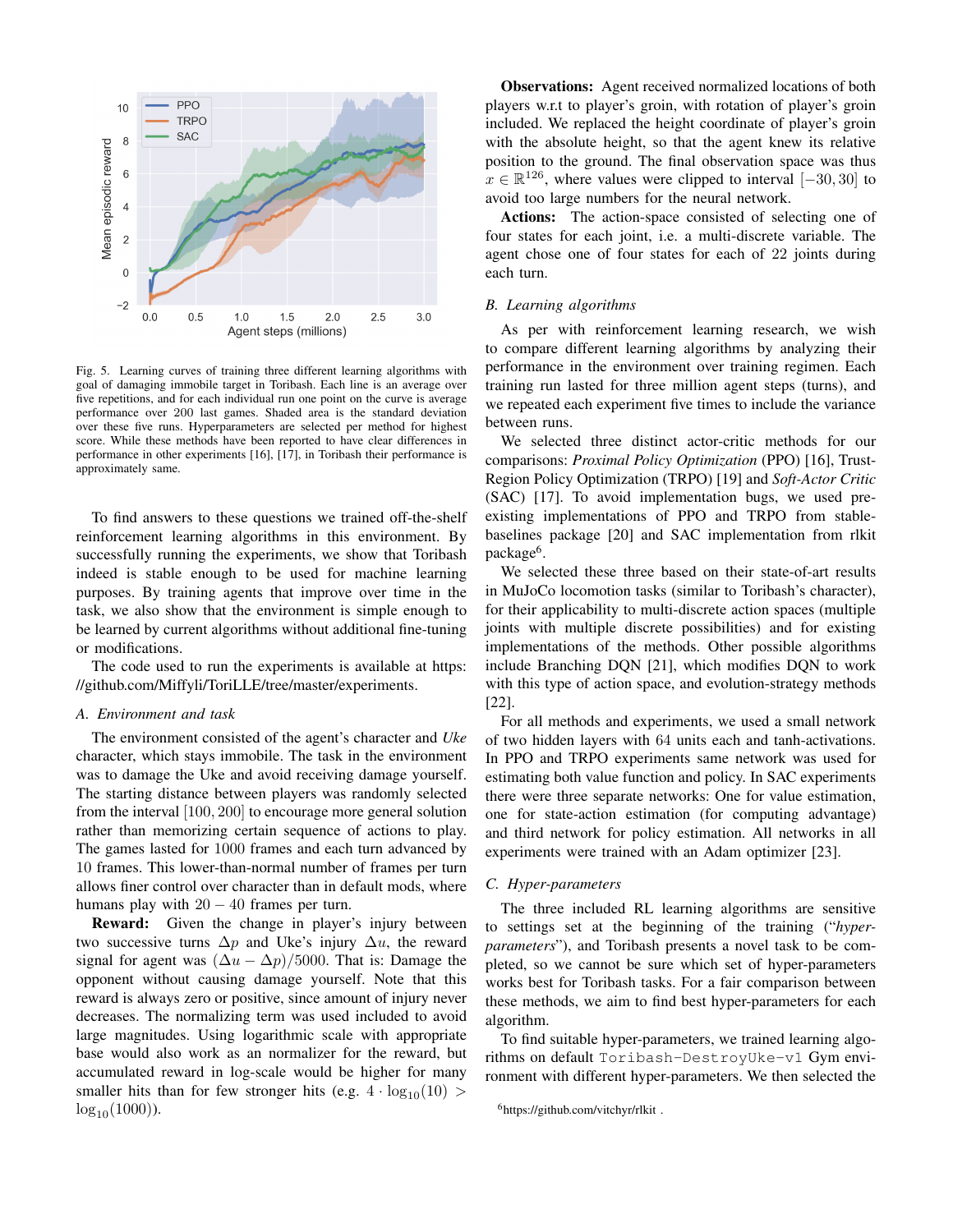best-performing hyper-parameters for the final experiments. In general, we found that amount of exploration (weight of entropy loss) plays a significant role across all three learning algorithms, and with too low or high weight the algorithms were unable to improve over time. We ran experiments over different magnitudes of entropy loss weight from in interval  $[10^{-1}, 10^{-5}].$ 

PPO is usually trained with multiple concurrent environments to gather more diverse dataset for updates, as well as with large batch size before updates. However, we found that PPO learned faster and scored higher with only one environment and batch size of 128 experiences, compared to higher batch sizes or more environment. For weight of the entropy loss (encourages exploration) we select  $10^{-4}$ .

TRPO is also trained with a single concurrent environment and 1024 samples per update. Entropy loss weight  $10^{-3}$  had highest score.

While SAC also uses weight of the entropy loss to encourage exploration, the implementation also includes automatic entropy scaling [24]. However, we found this automatic tuning to very quickly set the entropy weight very low, and agent was not able to improve after that point. Instead we select static entropy loss weight of 10<sup>−</sup><sup>5</sup> . Reward-scale was mentioned as one of the sensitive parameters, and we found 1.0 to perform best. Each policy update is done with 128 samples from a single environment.

#### *D. Experiment results*

Starting with the question related to validity as a learning environment: All experiments including hyper-parameter search took a total of one week of computing on a 16 core server and 4-core workstation, and there were no issues observed (no random crashes or memory leaking). This shows that Toribash is indeed stable and fast enough to be used as a learning environment. Note that we only used one instances of the environment per experiment and ran multiple experiments in parallel. According to benchmarks in Figure 4, one can also speed up individual experiment by running multiple environments per experiment.

As for the learning performance: Learning curves averaged over five repetitions are shown in Figure 5. All of the three agents are indeed able to improve over time as training progresses, signaling that the task is indeed learnable without modifications to the learning algorithms. What is curious is the similar performance of all three learning algorithms: Research related to these methods shows that PPO is clearly outperformed by SAC in MuJoCo and robotics tasks [24], where controlled humanoids have similar structure.

The major difference between different learning algorithms is the variance of final performance between different runs: PPO's final performance varied in range 4.3 to 12.7, TRPO in range 5.8 to 9.1 and SAC in range 6.3 to 8.7. Upon subjective inspection of the learned models, TRPO and SAC learned very similar techniques across different runs despite the randomness of the environment (engagement distance) and different initial parameters. PPO learned different tactics across the different runs, sometimes ending up with just a strong kick which launched the opponent outside player's reach (lowest performance) but in one run agent learned to constantly pummel the opponent for more damage (highest performance).

In light of these results, the requirement for reaching the optimal solution in this environment is not the best available learning method but a better exploration strategy: The main Achille's heel of all tested learning algorithms was the fact that they initially learned some opening moves, and later on only built upon these without exploring different opening moves. This problem could be approached with novelty search / diverse policies [25], where agents are encouraged to try novel approaches to the task.

# IV. SELF-PLAY EXPERIMENTS AND PLAYING AGAINST HUMANS

Given the successful experiments with RL agents in the previous section, a natural follow-up question arises: How well these agents could play against humans in Toribash? Given the success of RL agents beating human players in various games [7], [8], [26], it indeed seems possible to do in Toribash as well. With this in mind, we continued by training RL agents with self-play to beat human players.

## *A. Setup*

Task and environment: For game rules we selected a commonly played multiplayer mod aikidobigdojo.tbm. The mod includes a large area called *dojo*. Players lose if they touch the ground with other parts than hands or feet inside dojo or with any part outside the dojo. Mod has time-limit of 500 frames, and number of frames per turn increases from 10 to 50 over the game.

Observations: Agents received relative locations of players' body-parts, rotated and translated according to their groin. With this information alone agent cannot know if it is inside the dojo, which is why we included player's distance from the center in the observations. We also included number of frames left in the game and number of frames for next turn. This observation does not include current joint states of either player, making the environment only partially observable. We compensated for this by using recurrent models.

Agent: We selected PPO algorithm based on the results from the previous experiment and due to its previous success in self-play experiments [8], [27]. The neural network consisted of one 64 unit layer followed by a 64 unit LSTM layer [28]. With a LSTM layer, agent is able to construct a hidden state that includes information from previous observations, e.g. model the velocity of the body parts and enemy behaviour. We set entropy coefficient to 0.01 and number of samples per update to 512. We continued using high-quality implementation of PPO from stable-baselines [20] in self-play experiments.

Self-play training: PPO agent was trained by mostly playing against itself. We launched four separate instance of ToriLLE with above settings, in which the learning agent (one being updated) fought against different opponents. The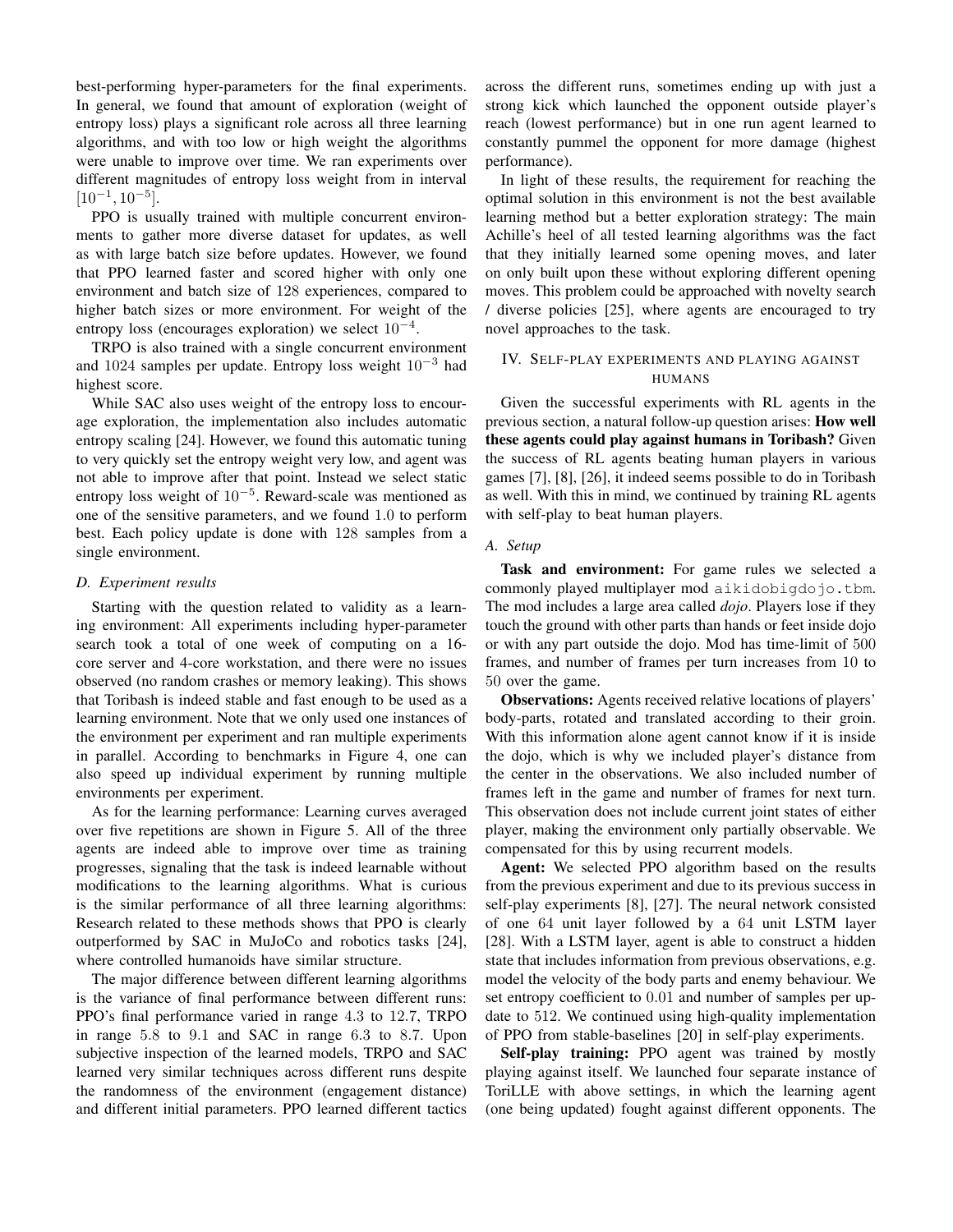

Player 2 agent

Fig. 6. Performance of 46 self-play agents from three different training runs playing against each other. Small numbers indicate agent's revision in that training run. Each pixel is agent on row as Player 1 versus agent on column as Player 2, and bright color representing higher score for Player 1. Ideally this matrix should look antisymmetric, but we see Player 1 often dominates regardless of the agent revision (run 1 and 3, bright boxes), even when both players are the same agent (bright diagonals). Between training runs the results are as expected (antisymmetric), with run 1 having weakest agents overall (dim upper right and upper center boxes).

opponent was either a randomly playing agent (20%), one of the previous learned models (20%) or the current learning agent (60%). The opponent was randomly changed after every game with 1% probability. We included random agents and previous versions to diversify the opponent pool, which has been found to be beneficial [27]. The agent being trained only played as the Player 1, while the opponent was always the Player 2. The game should be perfectly mirrored between the two players, and as such it should not matter as which player you play. However, following results show otherwise.

#### *B. Training results*

We ran two shorter experiments of 5M game-steps (run 1 and run 2) and one longer training of 20M steps (run 3, equal of a week of wall-clock time on a modern quad-core machine). The first two experiments did not include random agent as one of the opponents. The parameters of agent were saved at fixed intervals. To find a candidate to play against human players, we played each saved agent against all other saved agents for 100 episodes. This provided a better picture which of the learned parameters was most promising to play against human players, as we compare one agent version against opponents they did not experience during training.

The results of evaluating all saved agents against each other are presented in Figure 6. Note that each pair of agents is evaluated against each other twice but with flipped roles (Player 1 and Player 2). Ideally this matrix should look

antisymmetric: If agent beats another as Player 1, it should do the same as Player 2. However, in the figure we see large areas where agent X wins over agent Y, but then agent Y wins agent X when player roles are flipped (bright boxes).

Upon closer inspection of games between agents like this, we found that both players are receiving same observations and taking same actions initially. However, in the next turn Player 2 received a slightly different observation, with some variables being different from Player 1's by less than 1%. While a minimal difference, it was enough for Player 2 to pick different actions than Player 1, despite in reality the game state is mirrored between players. This difference in observations stems from rounding errors in observation handling (rotating by matrix multiplication), and possibly from the mechanics of Toribash (imprecision in the simulation).

This deviation from learned strategy as Player 2 led to Player 1 gaining upper hand constantly<sup>7</sup>. This led to Player 1 being a constant winner in the game and learning algorithm enforced this behaviour, but this behaviour was not ideal for Player 2. This created a feedback loop of agent learning this one specific strategy which only works if the opponent does very same actions (which it did, thanks to self-play training). Use of older models of the agent and random opponents did not help with this issue.

These results highlight the need of more diverse opponent pools, like having multiple different learning agents playing against each other [7]. Especially when using self-play to train agents in Toribash environment, the agent should be exposed to playing as both players rather than just playing as Player 1 or Player 2, even if the observations are normalized to be the same for both players.

### *C. Performance against human players*

We selected version 24 of run 3 and version 4 of run 2 for their performance against all other agents, and then pit them against two human players from the Toribash community, one with several hundreds and another with more than two thousand hours of gameplay time. We did not gather personal information of the players for anonymity. Players played five rounds in total, three games against one of the models and then two rounds against the another, in random order. We did not disclose against which agent humans were playing against.

The more experienced player won both models in all games. The other player won  $1/3$  games against run 3 model, and 1/2 of games against run 2 model. Both agents were said to have very defensive behaviour with focus on avoiding touching the floor, rather than actively trying to win the opponent. Both human players commented that both agents could be considered decent human players, and clearly above a novice player. The more experienced player placed them on same performance level as a human player with 20 to 40 hours of game play time.

The behaviour was said to be deterministic as well, with little reaction to the current situation. Indeed, the actions taken

<sup>&</sup>lt;sup>7</sup>Quite literally: Player 1 ripped off the arm of Player 2 and threw it into the ground, resulting in a victory for Player 1.